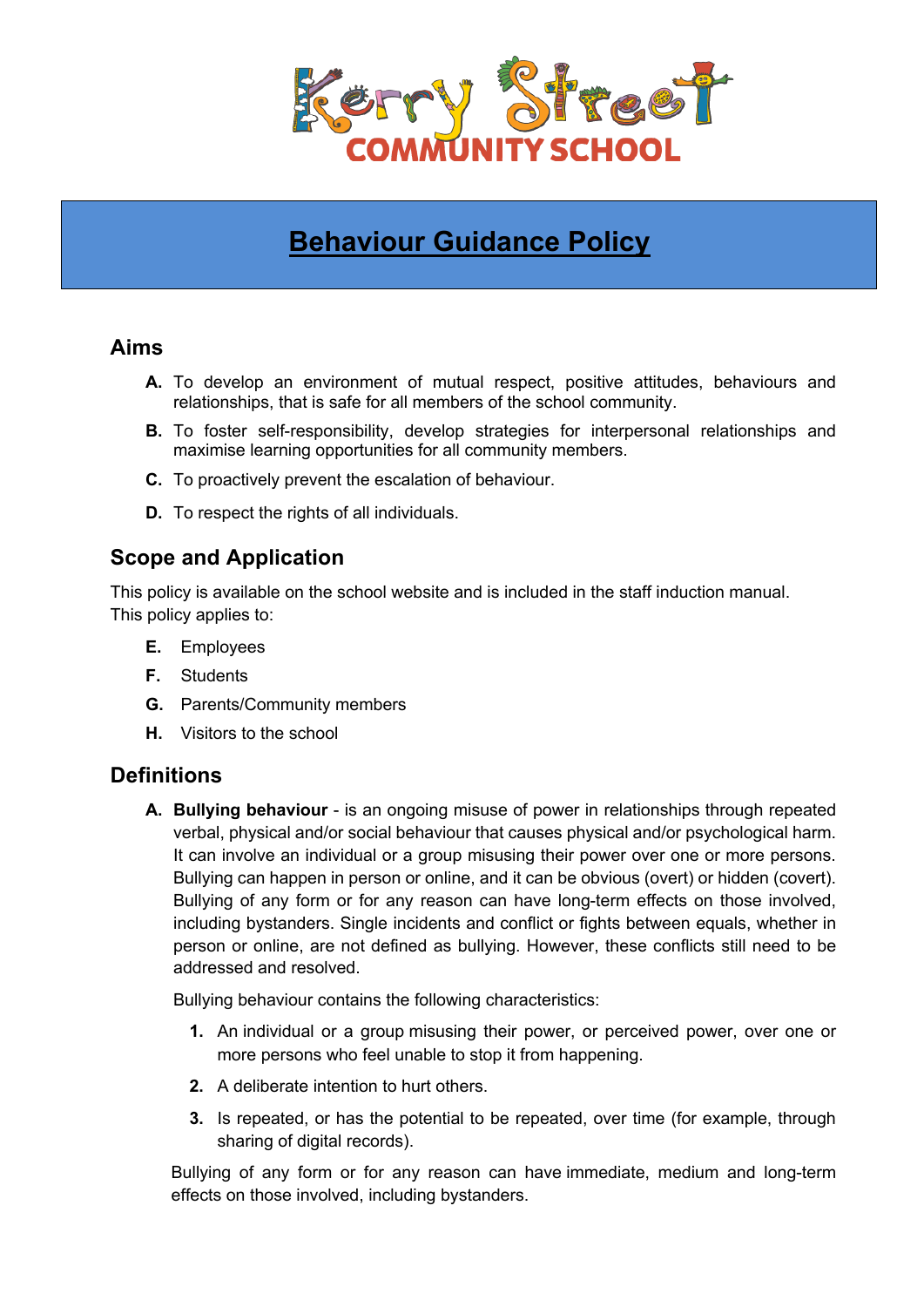- **B. Harassment** *-* is behaviour that targets an individual or group due to their identity, race, culture or ethnic origin; religion; physical characteristics; gender; sexual orientation; marital, parenting or economic status; age; ability or disability and that offends, humiliates, intimidates or creates a hostile environment. Harassment may be an ongoing pattern of behaviour, or it may be a single act. It may be directed randomly or towards the same person/s. It may be intentional or unintentional (i.e. words or actions that offend and distress one person may be genuinely regarded by the person doing them as minor or harmless).
- **C. Child abuse** *-* Four forms of child abuse are covered by WA law:
	- **1. Physical abuse** occurs when a child is severely and/or persistently hurt or injured by an adult or a child's caregiver.
	- **2. Sexual abuse,** in relation to a child, includes sexual behaviour in circumstances where:
		- **i** the child is the subject of bribery, coercion, a threat, exploitation or violence;
		- **ii** the child has less power than another person involved in the behaviour; or
		- **iii** there is a significant disparity in the developmental function or maturity of the child and another person involved in the behaviour.
	- **3. Emotional abuse** includes:
		- **i** psychological abuse; and
		- **ii** being exposed to an act of family and domestic violence.
	- **4. Neglect** includes failure by a child's parents to provide, arrange or allow the provision of:
		- **i** adequate care for the child; or
		- **ii** effective medical, therapeutic or remedial treatment for the child.
- **D. Non-Violent Communication** Non-Violent Communication is a powerful method to harmonise relationships among people for the establishment of justice and the ultimate wellbeing of all parties (Metta Centre for Nonviolence website).
- **E. Restorative Justice** *-* Restorative justice aims to resolve conflict and repair harm. It allows those who have hurt others to acknowledge the impact of their actions and provides the opportunity to repair what has occurred. Those who have been harmed have the opportunity to have their harm acknowledged.
- **F. Reward Systems** Stickers, Star Charts, Token Economies, Collective Reward systems, Awards or Praise that is intended to manipulate behaviour, or induce compliance.
- *G.* **Punishment**  Intervention that is chosen deliberately as it is unpleasant and intended to change student's future behaviour. Includes: withdrawal of privileges or attention, humiliation, isolation such as timeout and detention.
- **H. Corporal punishment** Any punishment in which physical force is used and intended to cause some degree of pain or discomfort, however light; typically involving hitting the child with the hand or with an implement; can also include, for example, forcing the child to stay in an uncomfortable position. It does not include the use of reasonable physical restraint to protect the child or others from harm. (From UN Committee on the Rights of the Child).
- **I. Degrading punishment** Any punishment which is incompatible with respect for human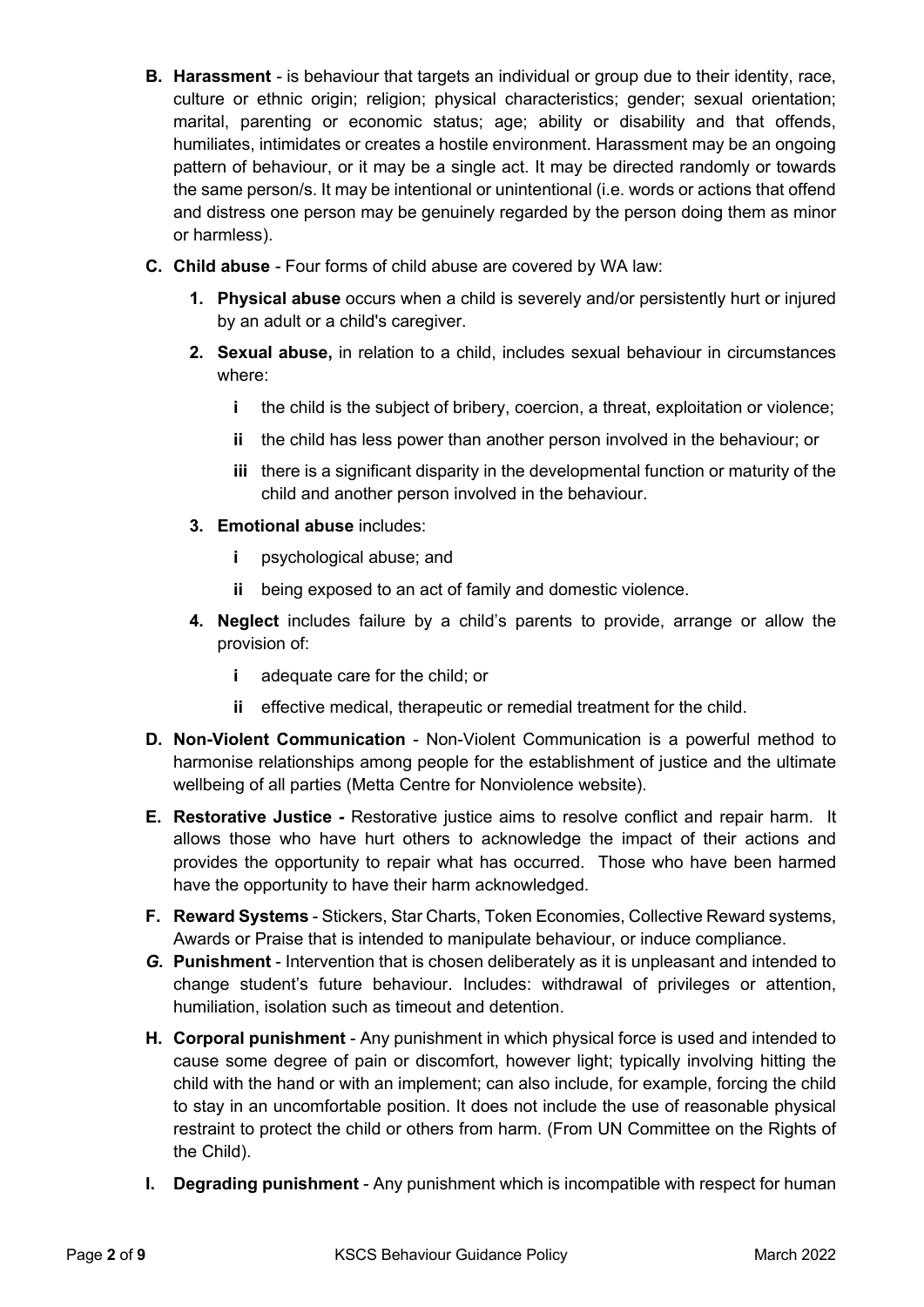dignity, including corporal punishment and non-physical punishment which belittles, humiliates, denigrates, scapegoats, threatens, scares or ridicules the child. (From UN Committee on the Rights of the Child).

- **J. Assault -** the direct (and immediate/confrontational) infliction of force, injury or violence upon a person or persons or the direct (and immediate/confrontational) threat of force, injury or violence where there is an apprehension that the threat could be enacted.
- **K. Crisis Communication** is the reasonable response to a situation in which a threat of minor or physical injury is present. Matching the response to the level of danger presented by the client's behaviour.
- **L. Physical Restraint –** restricting voluntary movement by physically holding the individual.
- **M. Reasonable Force –** just enough force for effective protection of self and others.
- **N. Restraint –** is the forcible and involuntary deprivation of the liberty to move about. If an individual has been deprived of the liberty to move freely and if that deprivation was forcibly imposed against the will of the individual, the individual has been restrained.
- **O. Serious Incident** Threats to cause or causing injury, aggressive behaviour, bullying.
- **P. Rule of 5 –** Limit of sentences to 5 words, with 5 letters or less.
- **Q. Professional Medical Attention** intervention required beyond that of first aid.
- **R. Team Leader** Team Teach trained Staff member, identified as leading the crisis and single point of communication with client.
- **S. Team Teach –** Staff Professional Learning course that covers personal safety, risk reductions strategies, physical interventions, documentation and legal guidance.
- **T. Window of Safety** Protection of breathing and circulation by ensuring that all respiratory functions remain unimpeded by restraint. Restraint is performed in such a way that force is applied to limbs or clothing and the front of the body is not compromised.
- **U. Violence** the intentional use of physical force or power, threatened or actual, against another person(s) that results in psychological harm, injury or in some cases death. Violence may involve provoked or unprovoked acts and can be a single incident, a random act or can occur over time.

### **Principles**

- **A.** Positive management of student behaviour at KSCS is based on the school's *Values and Philosophy*, considers the safety and wellbeing of all members of the school community and has the best interests of the students as the primary consideration.
- **B.** Non-violent communication and restorative methods are utilised to resolve conflict where we focus on recognising individual needs, feelings and circumstances and responding to underlying needs and motivations rather than reacting to behaviours.
- **C.** KSCS explicitly forbids the use of any form of child abuse, corporal punishment or other degrading punishment as defined above.
- **D.** A whole community approach in collaboration with parents that maintains cohesion of behaviour support for students across contexts and teachers, is essential. Positive and realistic expectations of attitudes and behaviour will be communicated to all community members. Behaviour Guidance strategies will be based on current and up to date research, and will be culturally, developmentally and psychologically appropriate. Staff will receive appropriate training and support in implementing programs and strategies.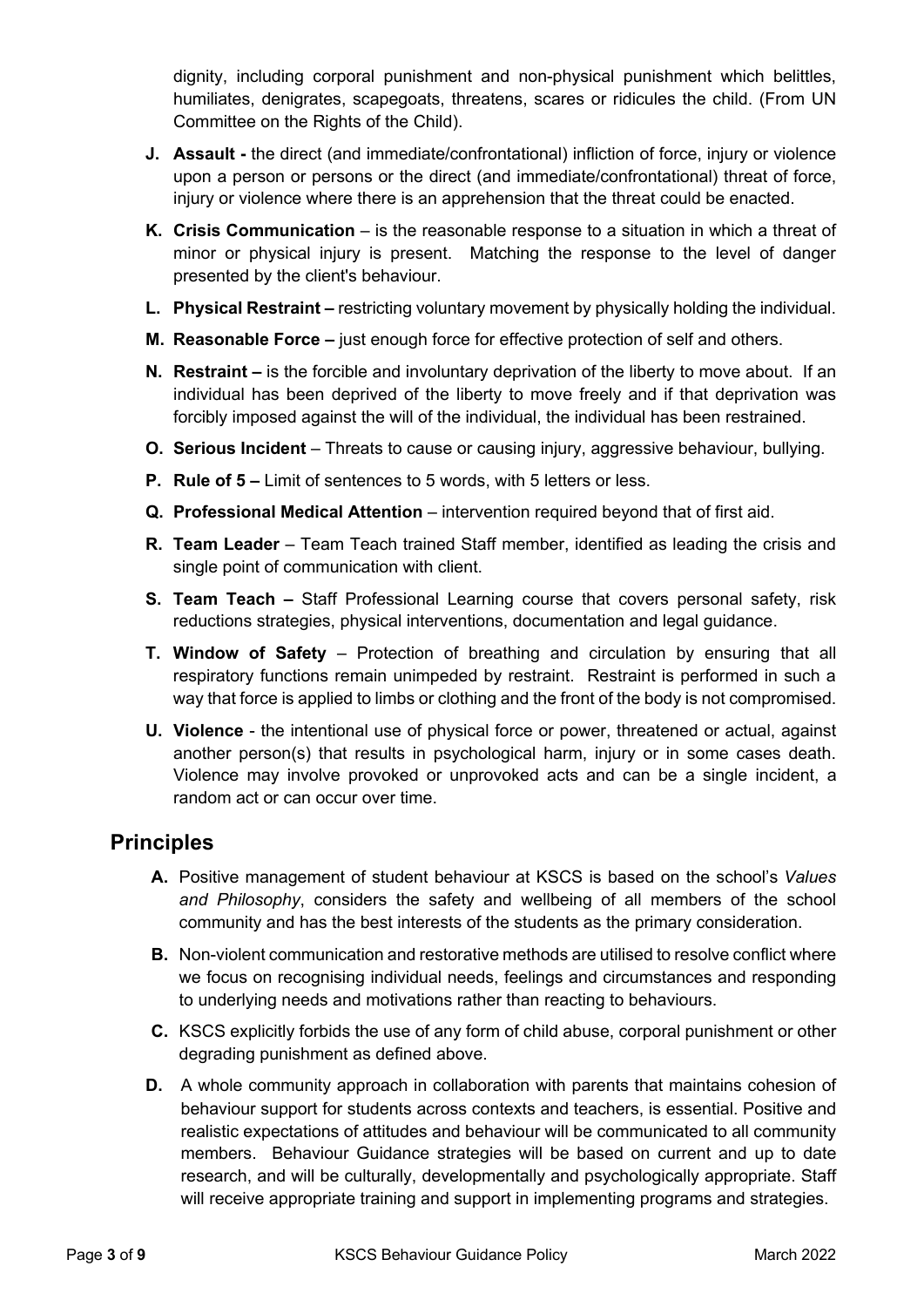- **E.** All students receive positive guidance and encouragement towards acceptable behaviour and are given opportunities to interact and develop respectful and positive relationships with each other and with community members.
- **F.** The needs of the group will be balanced with incorporating personalised adjustments based on individual student needs.
- **G.** Restraint and physical contact should be a last resort and should only be used if a student is acting in a manner that places the safety of any person at risk.

### **Responsibilities**

#### **A. Board**

- **1.** Review and update this policy in consultation with relevant parties.
- **2.** Authorise recommendations for expulsion as submitted by the Principal.
- **3.** Ensure that Critical Incidents (as defined in the *KSCS Critical Incident Policy*) are reported to Department of Education.
- **4.** Comply with the *KSCS Staff Code of Conduct*.

#### **B. Principal**

- **1.** Oversee the development and implementation of this policy in collaboration with the school community (staff, students and parents).
- **2.** Communicate the expectations for all parties involved in behaviour guidance practices.
- **3.** Ensure current and new members of staff are familiar with this policy and ensure regular review by all staff.
- **4.** Maintain Duty of Care to all students and maintain a safe working environment for staff.
- **5.** Ensure the school consults with students on the development and review of the *KSCS Student Code of Conduct* and guidelines and students are made aware of and understand these expectations.
- **6.** Ensure parents have access to the *KSCS Student Code of Conduct* either in the Parent Handbook, online via the school website, at enrolment and/or through updates in newsletters etc.
- **7.** Support staff in accessing external advice, generating strategies and educational programs to assist with behaviour guidance and support staff in early communication with parents.
- **8.** Ensure professional development is available to staff in the area of behaviour guidance and Team Teach training:
	- **i** ensuring that Team Teach trained staff maintain currency of training including refreshers; and
	- **ii** ensuring that staff are trained in de-escalation strategies including Non-Violent Communication.
- **9.** Manage serious and critical incidents:
	- **i** meet with parents, staff members and students after serious/critical incidents;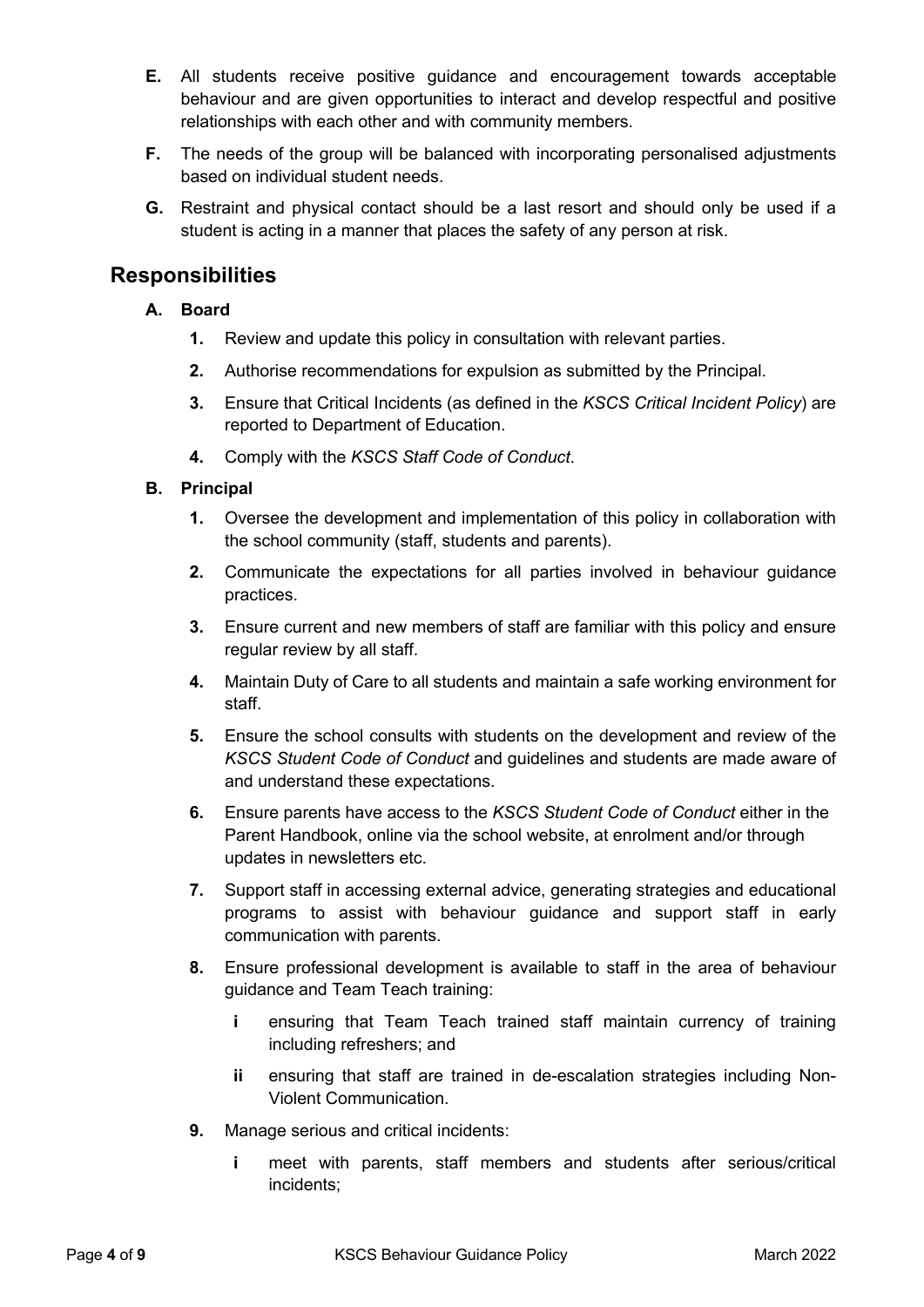- **ii** complete serious/critical incident reports; and
- **iii** inform the Board Chair of any serious or critical incidents.
- **10.** Provide debriefing and counselling for staff members involved in serious and critical incidents.
- **11.** Oversee the development and review of Collaborative Action Plans, Risk Management Plans and Behaviour Support Plans for students and ensure details are shared to all relevant staff.
- **12.** Guide families to seek assistance from Allied Health Professionals to support students, families and staff.
- **13.** Implement suspensions and negotiate students' return to school.
- **14.** Recommend to the Board that a student be expelled when relevant.
- **15.** Read, monitor and analyse incident reports for trends in group and individual behaviour. Submit an annual report to the Board and recommend and implement policy, procedure and strategy changes.
- **16.** Comply with the *KSCS Staff Code of Conduct*.

#### **C. Teaching Staff**

- **1.** Be familiar with this policy and collaborate with colleagues in applying this policy.
- **2.** Follow the school's process, procedure and protocol when managing behaviour.
- **3.** Discuss and recommend policy and routine changes to assist in more effective behaviour guidance.
- **4.** Attend professional development.
- **5.** Understand current research and practices in student management especially in students with ASD (Autism Spectrum Disorder) and other known neurodevelopmental disorders.
- **6.** Provide a positive classroom environment that builds respectful relationships and includes the teaching of behavioural expectations.
- **7.** Review the *KSCS Student Code of Conduct,* class agreements and child-friendly complaints procedure regularly with students and seek their input.
- **8.** Manage behaviour, in line with the *KSCS Behaviour Guidance Policy* and associated procedures, in classes and during whole school activities, including breaks, to maintain safety for all students.
- **9.** Communicate early and often with parents, the Principal and colleagues about concerns with behaviour.
- **10.** Collaborate with Allied Health professionals to support students with individual needs.
- **11.** Complete Incident/Serious Incident Reports.
- **12.** Develop, review and involve parents and students in the development of Collaborative Action Plans, Risk Management Plans and Behaviour Support Plans.
- **13.** Comply with the procedure for physical restraint as outlined in the *KSCS Behaviour Guidance Procedures.*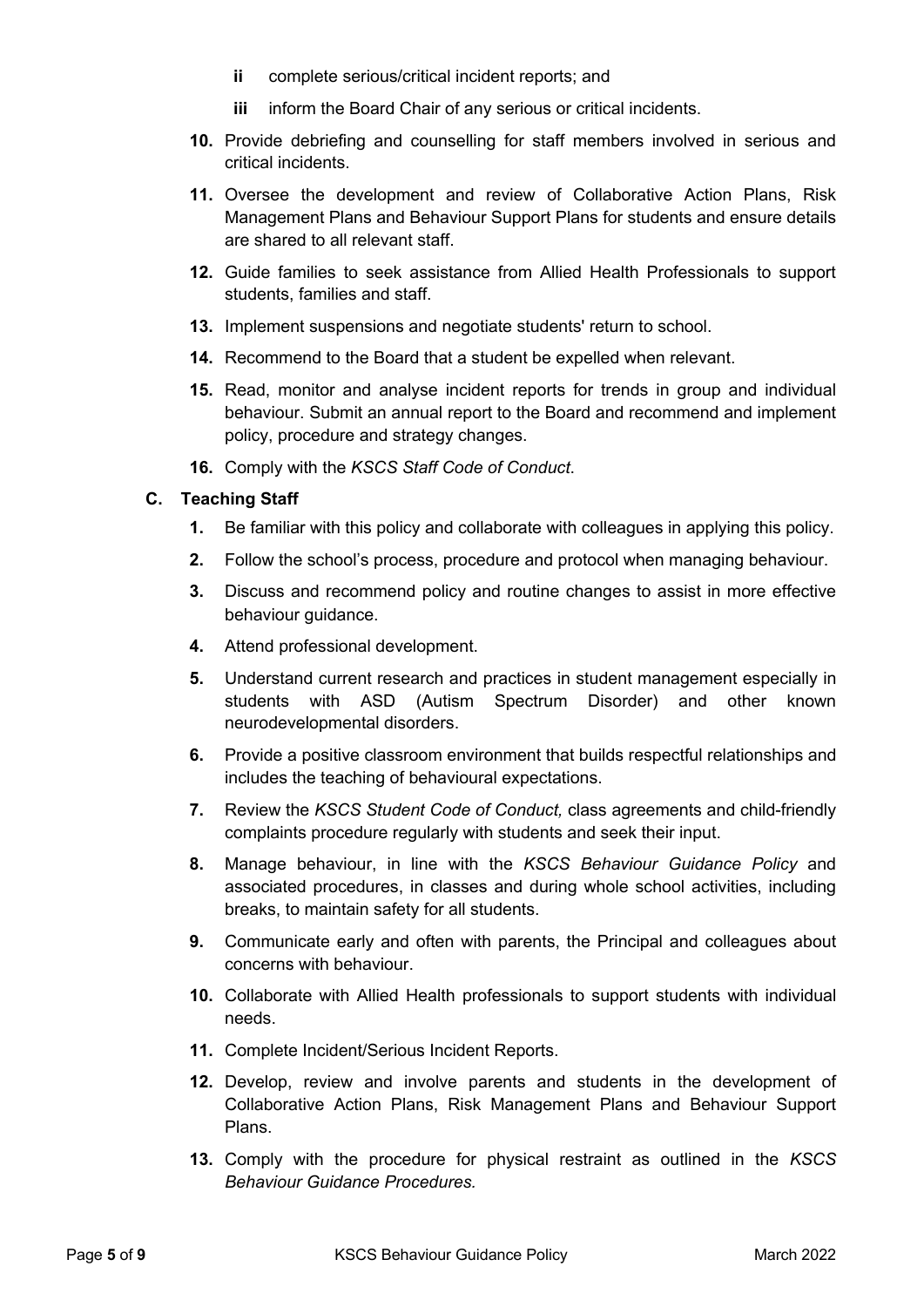**14.** Comply with the *KSCS Staff Code of Conduct*.

#### **D. Other Staff:**

- **1.** Be aware of all details of the *KSCS Behaviour Guidance Policy* and procedures and the role they play in supporting the process.
- **2.** Undertake any training required in order to understand the *KSCS Behaviour Guidance Policy* and procedures*.*
- **3.** Build positive relationships that reflects respect and assists in building a positive school culture.
- **4.** Understand that all strategies to be used, should be under teacher and/or leadership guidance and in line with KSCS policy.
- **5.** Be informed of individual documented plan when relevant to role.
- **6.** Comply with the *KSCS Staff Code of Conduct.*

#### **E. Parents/adult community members**

- **1.** Be aware of this policy and comply with the *KSCS Community Code of Conduct*.
- **2.** Be aware of the *KSCS Student Code of Conduct* and the role they play in supporting students' behaviour.
- **3.** Be part of building positive school culture that fosters caring and respectful relationships.
- **4.** Communicate with teachers, especially about changes in home circumstances or their child's behaviour.
- **5.** Seek support from the classroom teacher or staff member before managing the behaviour of a child that is not their own or under their duty of care
- **6.** Follow the *KSCS Concerns and Complaints Policy* and procedures and direct concerns about student behaviour to the relevant staff member.
- **7.** Work proactively and cooperatively with the school to fulfil the aims of this policy.
- **8.** Comply with the *KSCS Behaviour Guidance Policy* and procedures for serious incidents including collecting student from school where requested.
- **9.** Participate in re-entry meetings.
- **10.** Participate in Collaborative Action Plan, Risk Management Plan and Behaviour Support Plan development meetings and reviews.
- **11.** Respond in a timely fashion to communication from the school.

#### **F. Students**

- **1.** Understand the standards and expectations of conduct and behaviour as stated in the *KSCS Student Code of Conduct*.
- **2.** Read, sign and comply with the *KSCS Student Code of Conduct*.
- **3.** Be aware of the procedure if these standards and expectations are not met.
- **4.** Build positive relationships with peers and staff that reflects respect and assists in building a positive school culture.
- **5.** Contribute to the formulation of class, school and individual agreements and agree to act in accordance with them.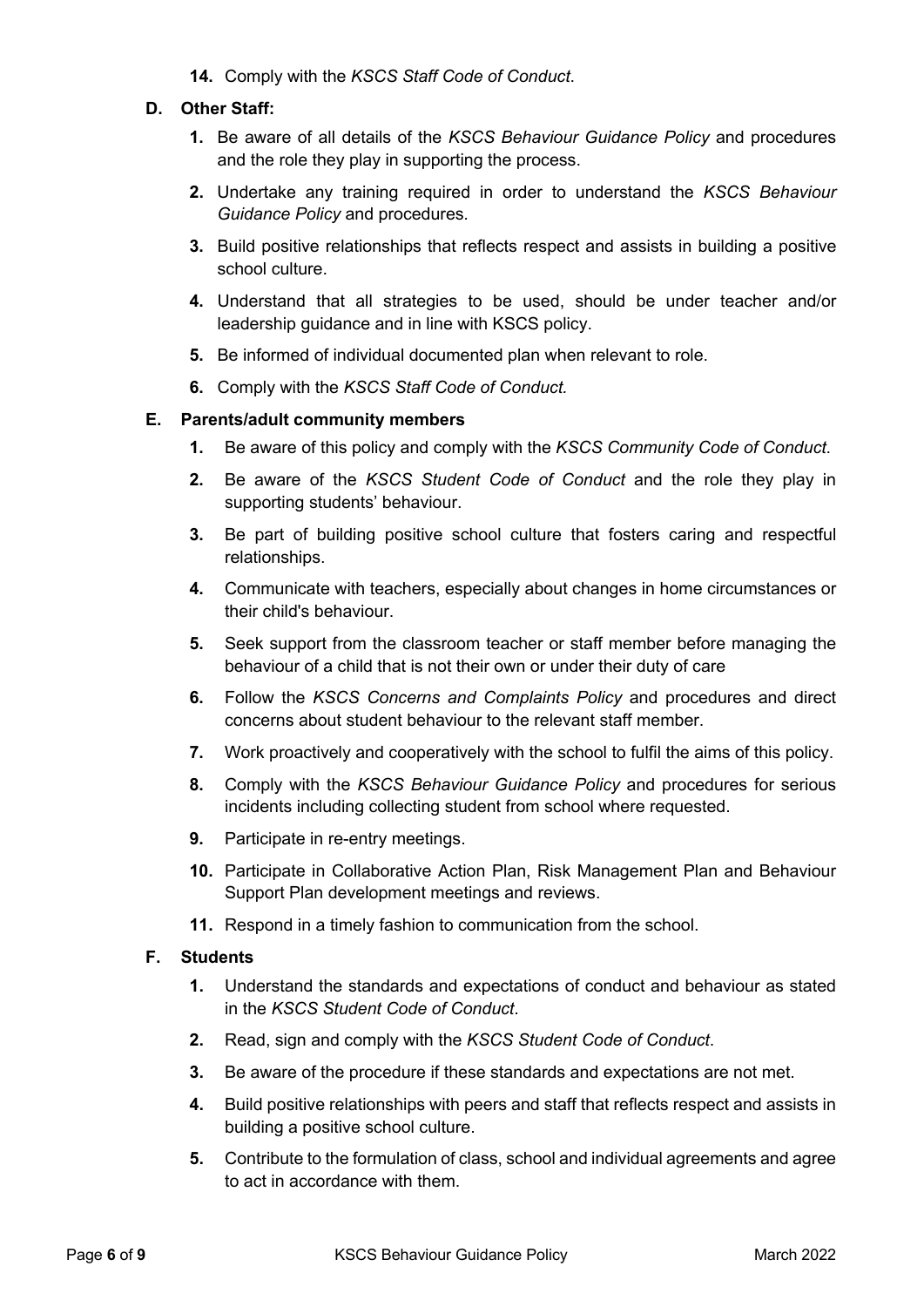- **6.** Manage own behaviour and help others to do so.
- **7.** Communicate with teachers and parents and let an adult know if concerned about another student's behaviour.

### **Related Legislation**

- **A.** Australian Professional Standards for Teachers
- **B.** Australian Professional Standards for Principals
- **C.** Corruption and Crime Commission Act 2003
- **D.** Criminal Code Act Compilation Act 1913 (WA)
- **E.** Disability Discrimination Act 1992 (Commonwealth)
- **F.** Disability Standards for Education 2005
- **G.** Equal Opportunity Act 1984 (WA)
- **H.** Occupational Safety and Health Act 1984 and Regulations 1996
- **I.** School Education Act 1999 (WA)
- **J.** School Education Regulations 2000 (WA)
- **K.** State Records Act 2000 (WA)
- **L.** Teacher Registration Act 2012
- **M.** Teacher Registration (General) Regulations 2012
- **N.** Working with Children (Criminal Record Checking) Act 2004

### **Related Kerry Street Documentation**

- **A.** Procedures and forms, including:
	- **1.** Underlying Philosophy for Behaviour Guidance at KSCS
	- **2.** Guidelines for Implementing Behaviour Guidance
	- **3.** Levels of Danger and Responses Procedure
	- **4.** Flowchart of Behaviour Incidence Levels
	- **5.** Incident Management and Documentation Guidelines
	- **6.** Non-Violent Communication Guidelines
	- **7.** How You Can Use the NVC Process
	- **8.** Feelings and Needs Chart
	- **9.** Easy NVC steps
	- **10.** Assessment of Lagging Skills and Unsolved Problems
	- **11.** Template for Parent Letter re: Suspension
- **B.** Policies including:
	- **1.** Non-Discrimination and Anti-Harassment Policy
	- **2.** Bullying Prevention Policy
	- **3.** Child Safety and Wellbeing Policy
	- **4.** Communication Policy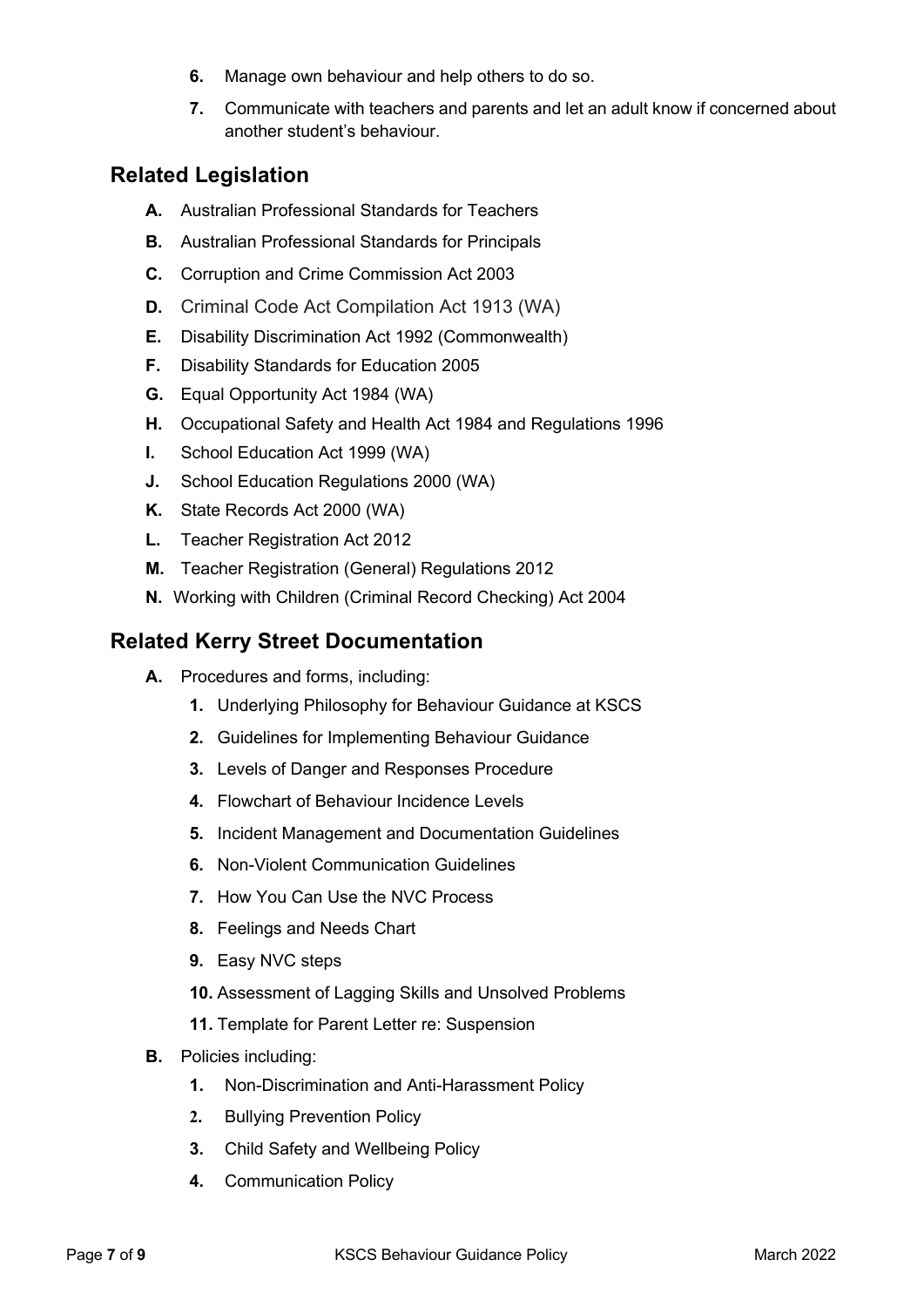- **5.** Community Member Participation Policy
- **6.** Concerns, Complaints, and Disputes Policy
- **7.** Critical Incident Policy
- **8.** Curriculum, Assessment, and Reporting Policy
- **9.** Duty of Care Policy
- **10.** Email, Internet, and Electronic Devices Policy
- **11.** Emergency Response Procedures Policy
- **12.** Enrolment Policy
- **13.** Excursion, Incursion, Camp, and Activity Policy
- **14.** Illness, First Aid and Medication Policy
- **15.** Risk Management Policy
- **16.** Staff Conduct and Discipline Policy
- **17.** Students at Educational Risk Policy
- **18.** Workplace Health and Safety Policy
- **C.** KSCS Values and Philosophy
- **D.** KSCS Staff, Student and Community Codes of Conduct
- **E.** Incident/Serious Incident Reports
- **F.** Collaborative Action Plans
- **G.** Risk Management Plans
- **H.** Incident Report File
- **I.** Student Records

#### **References**

- **A.** 'Punished by Rewards'- Alfie Kohn.
- **B.** 'Beyond Discipline' Alfie Kohn.
- **C.** 'Teaching Children Compassionately' Marshal Rosenberg.
- **D.** 'Choice Theory' William Glasser.
- **E.** Child Safe Organisation: National Principles for Child Safe Organisation
- **F.** Child Safe Organisation WA: Guidelines
- **G.** Student Wellbeing Hub Australian Student Wellbeing Framework

### **Contact Person**

Enquiries relating to this policy should be directed to the School Principal.

### **Breaches of this Policy**

Any breach of this policy may result in disciplinary action up to and including termination.

## **Authorisation and Review**